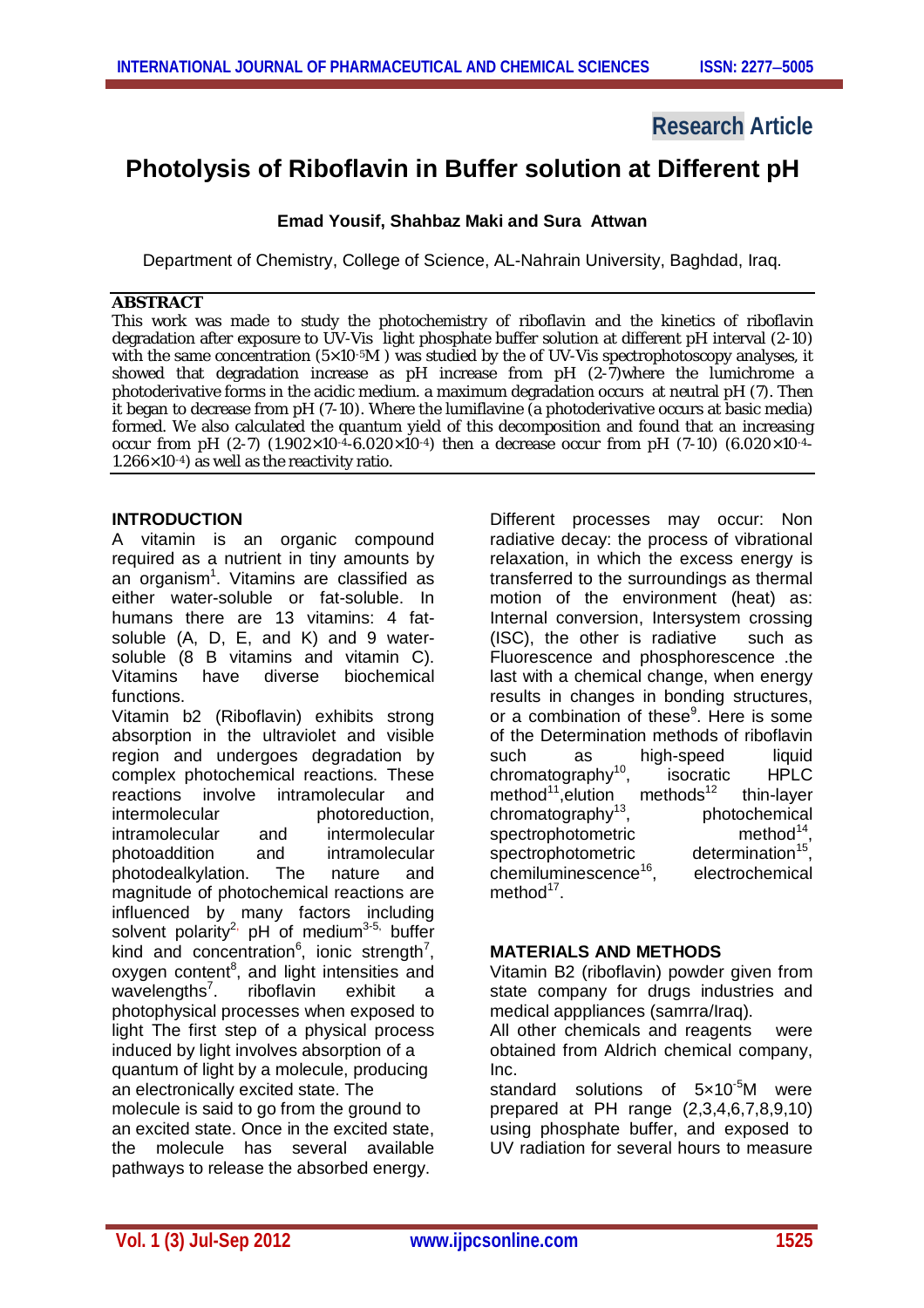the rate of the photodegradation of riboflavin in that pH range.

The absorption spectrum of riboflavin was measured, and then the absorption spectrum of riboflavin at each pH (2.00- 10.00) was measured in the range of (300-700) nm. Each half hour the absorbance were measured at  $\lambda_{\text{max}}$  and recorded. Distilled water solvent was used as a reference in order to study the kinetic of photodecay of the riboflavin at different pH. The absorbance at infinite time  $(A_{\infty})$  was measured after the solution was irradiated for at least (more than 24 hours). The specific rate constant of the decomposition of the riboflavin  $(K_d)$  was determined by the following first order equation 18

$$
\ln(a-x) = \ln a - K_d \tag{1}
$$

**Where** 

 $a =$  Concentration of riboflavin before irradiation.

 $x =$  Concentration of riboflavin after  $t =$ time of irradiation.

 $t =$ Time of irradiation of riboflavin solution.  $A_0$  = Absorbance of riboflavin before irradiation.

 $A_t$  = Absorbance of riboflavin after irradiation time.

ε = Molar extension coefficient

 $a = (A_0 - A_{\infty}) / \varepsilon$ ,  $x = (A_0 - A_t) / \varepsilon$ ,  $a - x =$  $(A_t - A_{\infty}) / \varepsilon$ .

By substitution of a and a - x in equation (1) and rearrangement

 $\ln(A_t - A_\infty) = \ln(A_0 - A_\infty) - K_d t$  (2)

### **RESULTS AND DISSCUSION**

Riboflavin has showed a maximum absorption at 445, 373 nm when scanning with a range of (300 -700 nm) as shown in Figure (1).



**UV-VISIBLE spectrum of riboflavin**

Thus a plot of  $\ln |A_t - A_{\infty}|$  versus irradiation time (t) gives a line with a slope equal to  $K_d$  (S<sup>-1</sup>). The rate of photodecomposition  $(R_d)$  was calculated for riboflavin at each pH using the following equation<sup>18</sup>

 $R_d = K_d \times$  [concentration of riboflavin]

#### 2.8 Decomposition Quantum yields (Q<sub>d</sub>)

After measuring the absorbance of riboflavin at each pH. A knowledge of the incident light intensity (determined by actinometry using the method of Hatchard and Packer  $(19)$  and the extinction coefficient of the compound enable the quantum input  $(I_{\text{abs}})$  to be calculated.

The quantum yield of photodecomposition  $(Q_d)$  is defined by:

Rate of photodecomposition

$$
Q_d = \frac{P_{\text{time}} \cdot P_{\text{pre}} \cdot P_{\text{system}}}{\text{Quantum input}}
$$
  
For riboflavin at each pH using the following equation (3)<sup>20</sup>

$$
Q_{d} = K_{d} \times [conc.] / I_{abs}
$$
 (3)

The reactivity ratio  $(R<sub>r</sub>)$   $(K_2/K_{-1})$  was also calculated for riboflavin at each pH using the following equation $20$ 

$$
R_r = Q_d / 1 - Q_d \tag{4}
$$

#### **Spectrophotometeric measurements**

On irradiation of  $5\times10^{-5}$  M of riboflavin at different pH (2.00-10.00) at room temperature, the riboflavin absorption spectrum changes with the irradiation time. A decrease in the absorbance intensity was observed at wavelength of its maximum absorbencies as shown in Figures (2) for  $(\pi \rightarrow \pi^*)$  transitions in all prepared solutions. The changes in absorbance  $(A_t)$  values with the irradiation time from these changes in absorbance values during irradiation; one could say that photoreduction and photodealkylation reaction occurs predominantly through the excited triplet state of riboflavin.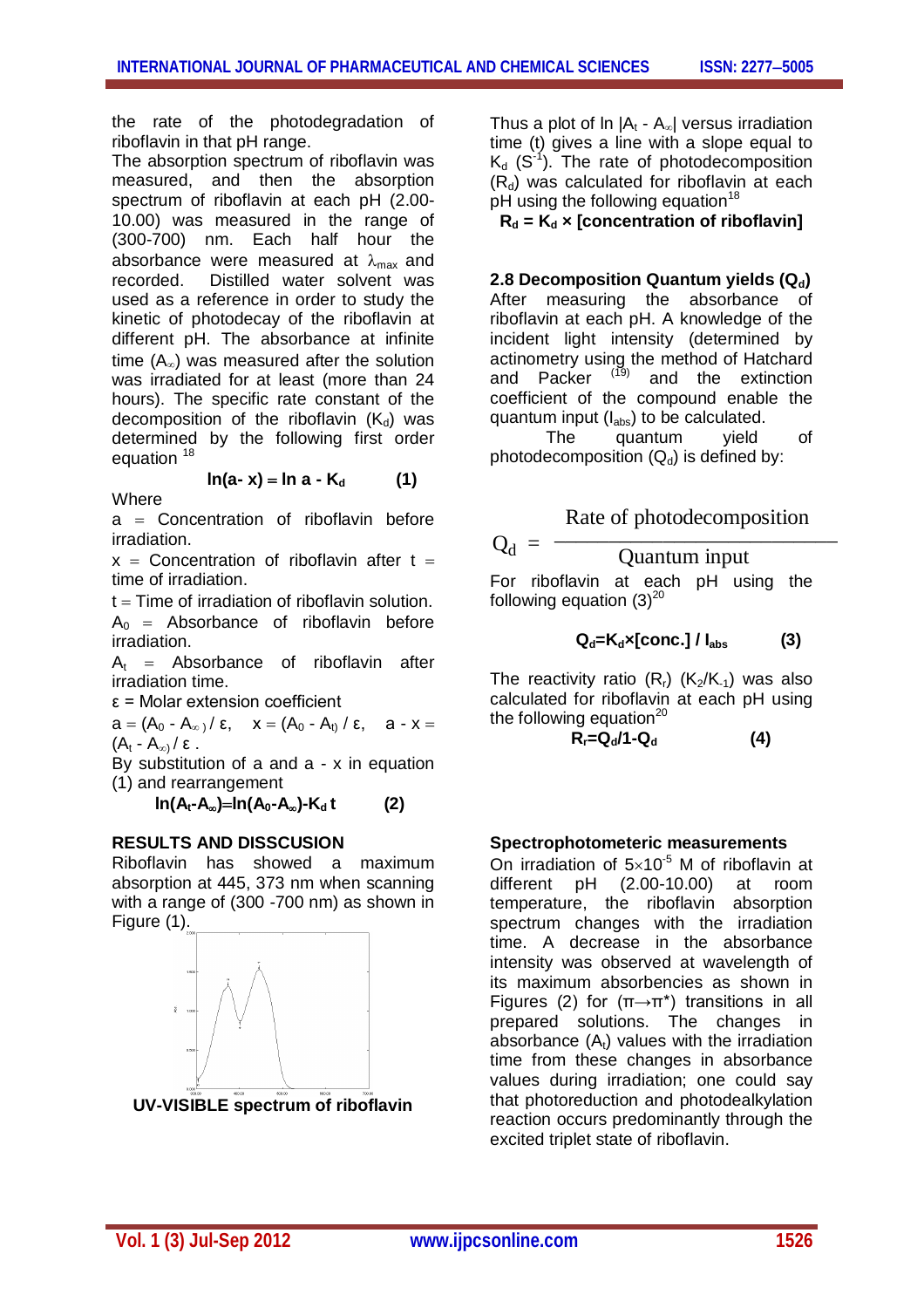



The natural logarithm of each value was taken. To convert the negative values of the resulting logarithm, three was added to each.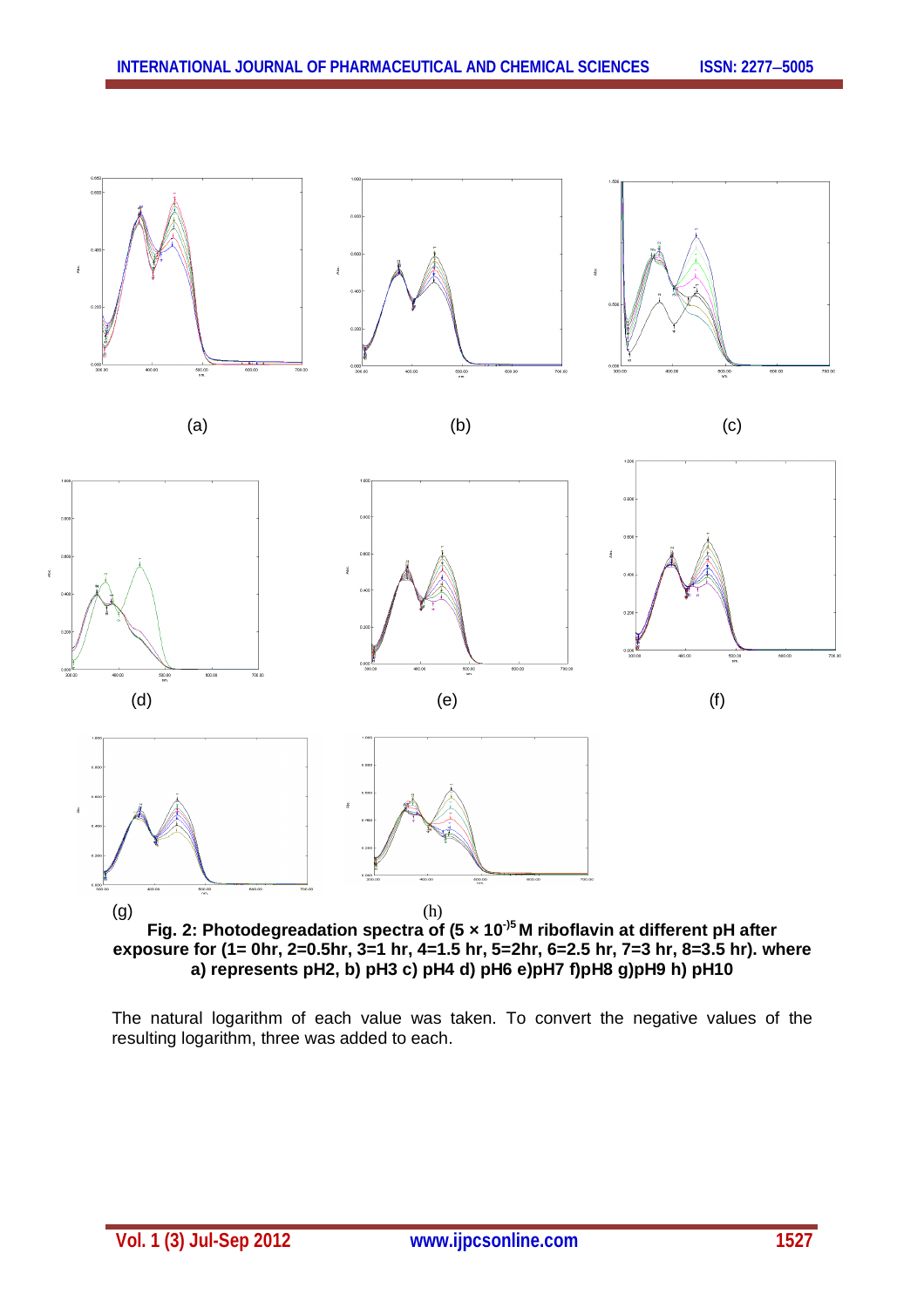| <b>Irradiation</b><br>time(sec.) | $A_t$                                                           | (A <sub>t</sub> -<br>A) | $In(A_t$ -<br>A) | $2+ln$<br>(A <sub>t</sub> -A)                        | $A_t$ | $(A_t - A_\infty)$ | $In(At -$<br>$A_{\infty}$                            | $2+ln$<br>(A <sub>t</sub> -A) | $A_{t}$ | (A <sub>t</sub> -A) | $In(A_t-A_0)$ | $2+ln$<br>$(A_t - A_\infty)$ |
|----------------------------------|-----------------------------------------------------------------|-------------------------|------------------|------------------------------------------------------|-------|--------------------|------------------------------------------------------|-------------------------------|---------|---------------------|---------------|------------------------------|
|                                  | 0.573                                                           | 0.561                   | $-0.578$         | 1.421                                                | 0.576 | 0.562              | $-0.576$                                             | 1.413                         | 0.583   | 0.571               | $-0.560$      | 1.439                        |
| 1800                             | 0.549                                                           | 0.537                   | $-0.621$         | 2.378                                                | 0.529 | 0.515              | $-0.663$                                             | 1.336                         | 0.521   | 0.521               | $-0.652$      | 1.347                        |
| 3600                             | 0.524                                                           | 0.512                   | $-0.669$         | 2.330                                                | 0.492 | 0.478              | $-0.738$                                             | 1.261                         | 0.478   | 0.466               | $-0.763$      | 1.236                        |
| 5400                             | 0.502                                                           | 0.490                   | $-0.713$         | 1.286                                                | 0.457 | 0.443              | $-0.814$                                             | 1.185                         | 0.442   | 0.430               | $-0.843$      | 1.156                        |
| 7200                             | 0.477                                                           | 0.465                   | $-0.765$         | 2.234                                                | 0.436 | 0.422              | $-0.862$                                             | 1.137                         | 0.396   | 0.384               | $-0.957$      | 1.042                        |
| 9000                             | 0.454                                                           | 0.442                   | $-0.816$         | 2.183                                                | 0.408 | 0.394              | $-0.931$                                             | 1.068                         | 0.366   | 0.354               | $-1.038$      | 1.964                        |
| 10800                            | 0.431                                                           | 0.419                   | $-0.869$         | 1.130                                                | 0.385 | 0.371              | $-0.991$                                             | 1.008                         | 0.333   | 0.321               | $-1.136$      | 0.863                        |
| 12600                            | 0.418                                                           | 0.406                   | $-0.901$         | 1.098                                                | 0.36  | 0.346              | $-1.061$                                             | 0.938                         | 0.310   | 0.298               | $-1.210$      | 0.789                        |
|                                  | $A_{\infty}$ = Absorbance at infinite time =<br>0.012<br>$PH=2$ |                         |                  | $An$ = Absorbance at infinite time = 0.014<br>$PH=3$ |       |                    | $Ao$ = Absorbance at infinite time = 0.012<br>$PH=4$ |                               |         |                     |               |                              |

| Table 1: Natural logarithm of absorbance with irradiation time of riboflavin at |  |
|---------------------------------------------------------------------------------|--|
|---------------------------------------------------------------------------------|--|

| Irradia<br>tion<br>time(s<br>ec.) | $A_t$                                        | (A <sub>t</sub> -<br>A) | <b>In</b><br>$(A_t - A_\infty)$ | $2+ln$<br>$(A_t - A_\infty)$ | $\mathbf{A}_{t}$ | $(A_t - A_\infty)$ | In.<br>$(A_t - A_\infty)$                 | $2+ln$<br>(A <sub>t</sub> -A) | $A_t$                                              | $(A_t - A_\infty)$ | $In(A_t-A_*)$ | $2+ln$<br>(A <sub>t</sub> -A) |
|-----------------------------------|----------------------------------------------|-------------------------|---------------------------------|------------------------------|------------------|--------------------|-------------------------------------------|-------------------------------|----------------------------------------------------|--------------------|---------------|-------------------------------|
| 0                                 | 0.573                                        | 0.578                   | $-0.548$                        | .451                         | 0.62             | 0.61               | $-0.494$                                  | 1.505                         | 0.582                                              | 0.57               | $-0.562$      | 1.437                         |
| 1800                              | 0.549                                        | 0.499                   | $-0.695$                        | 1.304                        | 0.547            | 0.537              | $-0.621$                                  | 1.378                         | 0.495                                              | 0.483              | $-0.727$      | 1.272                         |
| 3600                              | 0.524                                        | 0.438                   | $-0.825$                        | 1.174                        | 0.473            | 0.463              | $-0.770$                                  | 1.229                         | 0.446                                              | 0.434              | $-0.834$      | 1.165                         |
| 5400                              | 0.502                                        | 0.376                   | $-0.978$                        | 1.021                        | 0.415            | 0.405              | $-0.903$                                  | 1.096                         | 0.394                                              | 0.382              | $-0.962$      | 1.037                         |
| 7200                              | 0.477                                        | 0.332                   | $-1.102$                        | 0.897                        | 0.342            | 0.332              | $-1.102$                                  | 0.897                         | 0.356                                              | 0.344              | $-1.067$      | 0.932                         |
| 9000                              | 0.454                                        | 0.283                   | $-1.262$                        | 0.737                        | 0.299            | 0.289              | $-1.241$                                  | 0.758                         | 0.321                                              | 0.309              | $-1.174$      | 0.825                         |
| 10800                             | 0.431                                        | 0.252                   | $-1.378$                        | 0.621                        | 0.256            | 0.246              | $-1.402$                                  | 0.597                         | 0.280                                              | 0.268              | $-1.316$      | 0.683                         |
| 12600                             | 0.418                                        | 0.229                   | $-1.474$                        | 0.525                        | 0.221            | 0.211              | $-1.555$                                  | 0.444                         | 0.250                                              | 0.238              | $-1.435$      | 0.564                         |
|                                   | $A_{\infty}$ = Absorbance at infinite time = |                         |                                 |                              |                  |                    | $Ao$ = Absorbance at infinite time = 0.01 |                               | $A_{\infty}$ = Absorbance at infinite time = 0.012 |                    |               |                               |
|                                   | 0.013<br>$PH=6$                              |                         |                                 |                              | $PH=7$           |                    |                                           |                               | $PH=8$                                             |                    |               |                               |

| <b>Irradiation time</b><br>(sec.) | $A_t$ | (A <sub>t</sub> -A)                                          | In<br>(A <sub>t</sub> -A) | $2+ln$<br>(A <sub>t</sub> -A) | $A_t$                                                 | (A, -A) | In<br>(A <sub>t</sub> -A) | $2+ln$<br>(A <sub>t</sub> -A) |
|-----------------------------------|-------|--------------------------------------------------------------|---------------------------|-------------------------------|-------------------------------------------------------|---------|---------------------------|-------------------------------|
| 0                                 | 0.569 | 0.555                                                        | $-0.588$                  | 1.411                         | 0.565                                                 | 0.555   | $-0.587$                  | 1.413                         |
| 1800                              | 0.526 | 0.512                                                        | $-0.669$                  | 1.330                         | 0.552                                                 | 0.539   | $-0.618$                  | 1.382                         |
| 3600                              | 0.488 | 0.474                                                        | $-0.746$                  | 1.253                         | 0.534                                                 | 0.521   | $-0.651$                  | 1.349                         |
| 5400                              | 0.461 | 0.447                                                        | $-0.805$                  | 1.194                         | 0.518                                                 | 0.505   | $-0.682$                  | 1.318                         |
| 7200                              | 0.425 | 0.411                                                        | $-0.889$                  | 1.110                         | 0.503                                                 | 0.49    | $-0.712$                  | 1.288                         |
| 9000                              | 0.398 | 0.384                                                        | $-0.957$                  | 1.042                         | 0.482                                                 | 0.469   | $-0.757$                  | 1.242                         |
| 10800                             | 0.369 | 0.355                                                        | $-1.035$                  | 0.964                         | 0.471                                                 | 0.454   | $-0.789$                  | 1.211                         |
| 12600                             | 0.451 | 0.337                                                        | $-1.087$                  | 0.912                         | 0.456                                                 | 0.443   | $-0.814$                  | 1.185                         |
|                                   |       | $A_{\infty}$ = Absorbance at infinite time = 0.014<br>$PH=9$ |                           |                               | $Ao$ = Absorbance at infinite time = 0.013<br>$PH=10$ |         |                           |                               |

These values were then plotted against irradiation time, as shown in Table (2). The slopes of these plots represent the inverse photodecomposition rate constant  $(K_d)$  of riboflavin at each pH.

*Kinetic of the photodecomposition*   $UV-VISIBLE$ *spectrophotemetric measurements* The change in the UV-VISIBLE absorptions spectra during irradiation

were monitored through the photolysis experiments. The photolysis of riboflavin during the irradiation at 445±1 nm was followed by the change in the vitamin concentration spectrophotometrically. In order to determine the photodecomposition rate of riboflavin from this change, it was found that the value of  $(A_t-A_\infty)$  decreased exponentially with irradiation time corresponding to the first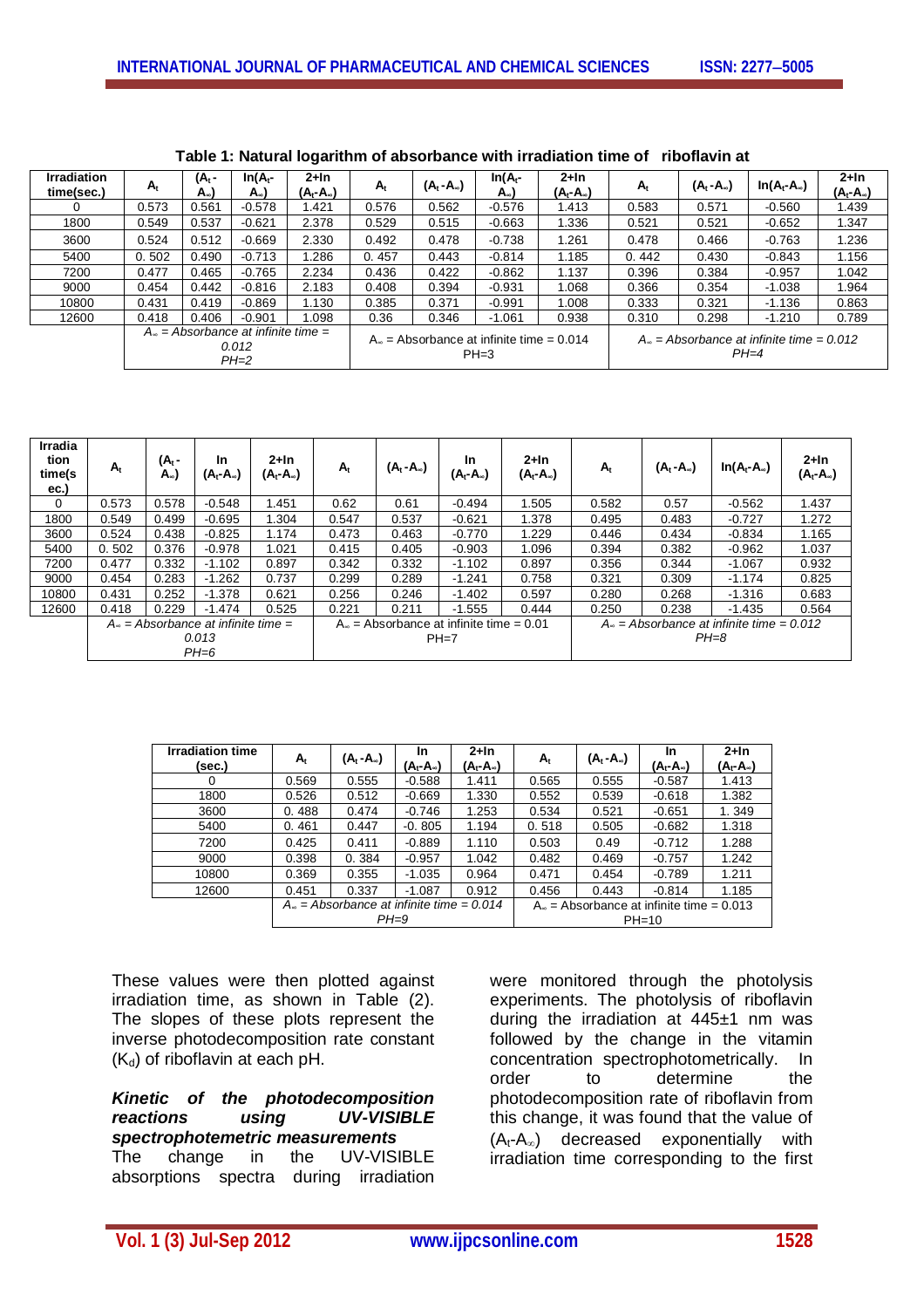order vitamin decomposition and was consistent with first order reaction.



The straight lines are consistent with the first order riboflavin decomposition processes. Therefore, from the slopes of these straight lines, the values of specific rate constants  $(K_d)$  were evaluated. Using the value of  $(K_d)$ , the rate of photodecomposition were calculated (Rate  $=K_d$  [Concentration of riboflavin]) and the quantum yield of this process is deduced. The following kinetic equilibrium<sup>18</sup> might be followed for the reactions in equation (5) and equation (6).

$$
-\frac{\mathrm{d}[\mathrm{RF}]^*}{\mathrm{d}t} = I_{\mathrm{abs}} - K_{-1}[\mathrm{RF}]^*
$$
 (7)

Where I<sub>abs</sub> is absorbed intensity radiation.  $I<sub>0</sub>$  of water was calculated and found to be equal to 1.3891 $\times$  10<sup>-5</sup> E in.l<sup>-1</sup>.S<sup>-1</sup>.<sup>18</sup>

respectively. These values were used in the calculation of the quantum yield according to equation (8):

#### **Q<sup>d</sup> = rate of photodecomposition / Iabs (8)**

Since the rate of excited state decomposition can be expressed as in equation (7) is:

$$
-\frac{d[RF]^*}{dt} = I_{\text{abs}} - K_2 [RF]^* - K_{-1} [RF]^*
$$

Assuming that the [RF]<sup>\*</sup> excited state concentration is fixed, then (9)

 $\sim$   $\sim$ 

$$
[RF]^* = \frac{I_{abs}}{K_{-1} + K_2}
$$
 (10)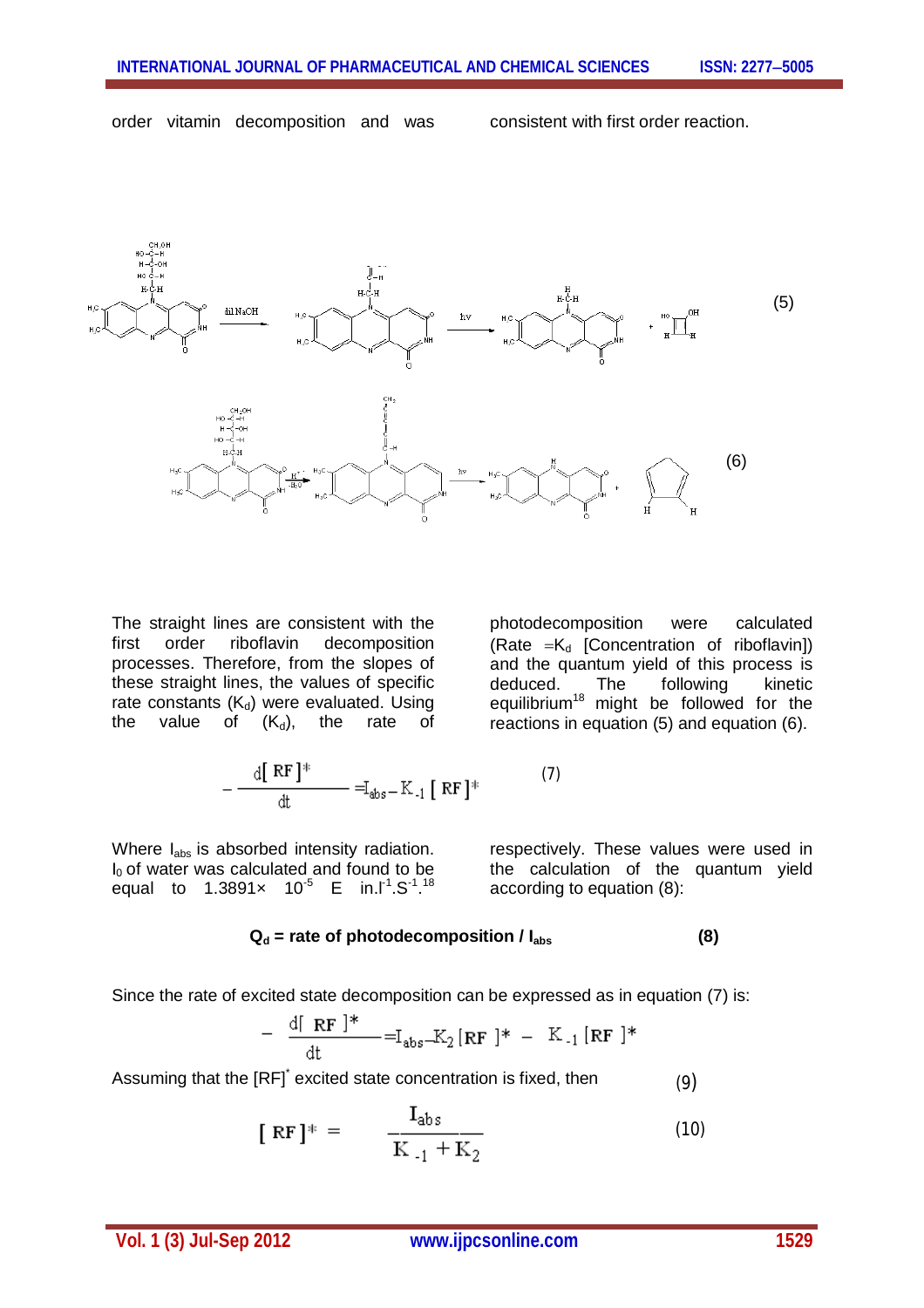The value of excited state concentration, [RF]<sup>\*</sup>, in equation (10) is substituted in equation (7), one can get

$$
-\frac{c [RF]}{dt} = I_{\text{abs}} \frac{I_{\text{abs}} K_{-1}}{K_{-1} + K_2}
$$

$$
= I_{\text{abs}} \left( 1 - \frac{K_{-1}}{K_{-1} + K_2} \right) \tag{11}
$$

Then equation (8) can take the form

$$
Q_{d} = \frac{\text{Rate of photodecomposition}}{I_{abs}} = -\frac{d[RF]}{dt} / 1_{\text{av}} \tag{12}
$$

The value of quantum yield of photodecomposition  $(Q_d)$  can then be given by equation (13):

$$
Q_{d} = 1 - \frac{K_{-1}}{K_{-1} + K_{2}}
$$
\n(13)

Or

$$
Q_{d} = \frac{K_2}{K_{-1} + K_2}
$$
 (14)

By rearranging equation (13) and equation (14), we can obtain equation (15) for the value of reactivity ratio  $(K_2/K_{-1})$ .

$$
\frac{K_2}{K_{-1}} = \frac{Q_d}{1 - Q_d}
$$
 (15)

Equation (15) was used to calculate the reactivity ratio of the photodecomposition of riboflavin at different pH. These values are listed in Table (2).The results of Table (2) for the reactivity ratio indicated that these values began to increase from pH (2.00-7.00) then decreased from pH (7.00- 10.00) it may be due to the lack of riboflavin-phosphate divalent ions complex break down preferring photoreduction reaction than the photoaddition reaction **21 .** it is also may be due to the presence of

HCI with the buffer component (HPO $4^2$ ,  $H_2PO_4^{-1}$ ) that would make the medium to be more acidic  $(H_3PO_4)$  and increase the rate of the degradation. While for the photodegradation of riboflavin in the basic medium it may be due to the presence of KOH and that would make salty medium and cause the decrease in the rate of photodegredation rate. The presence of  $CH<sub>3</sub>$ - group in riboflavin basic derivatives may also be responsible for the decrease in its photodegradation rate.